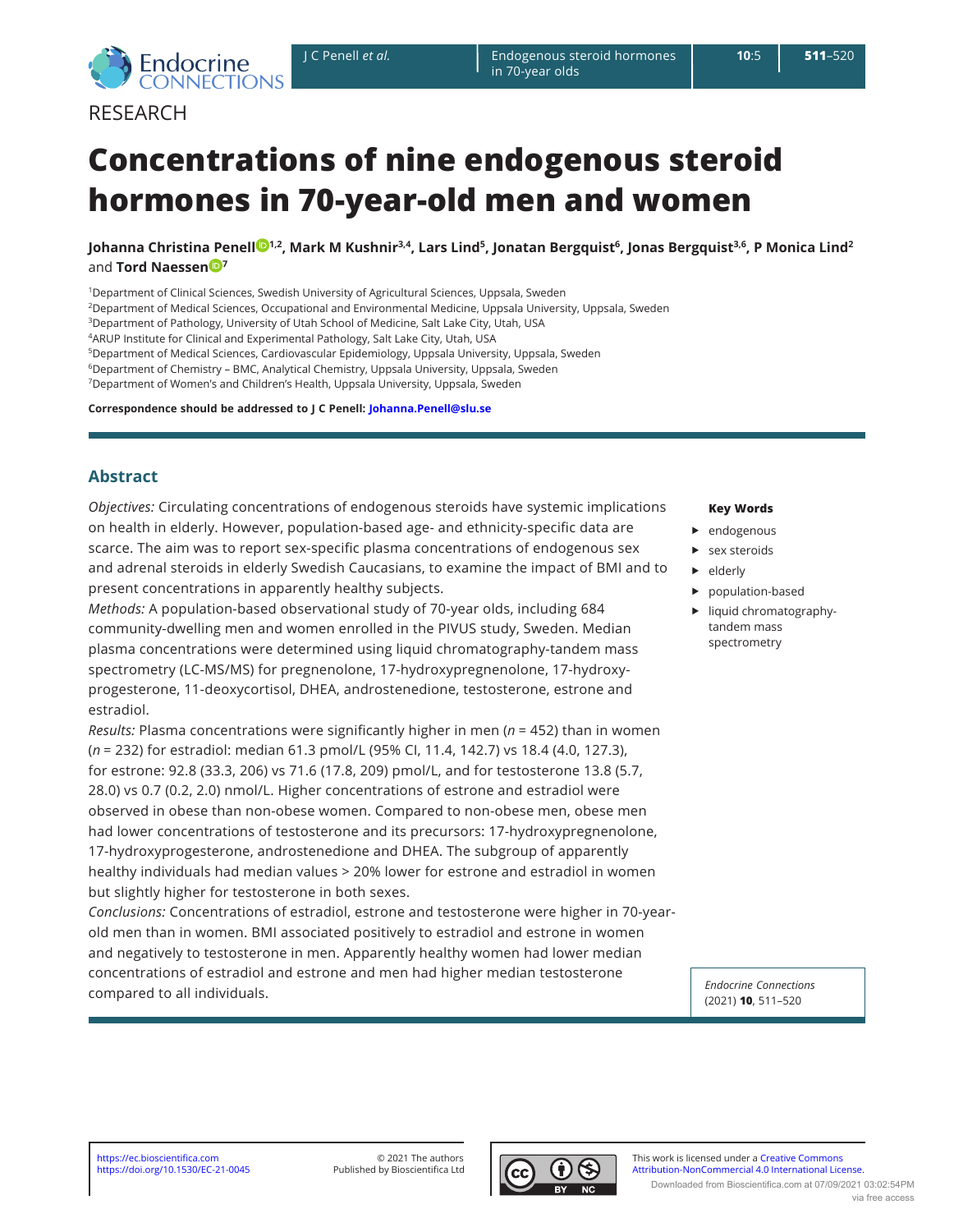

**10**:5

# **Introduction**

Sex hormones have traditionally been considered most important during early and reproductive periods of life, as they play an important role in regulating growth, development of the gonads, and reproduction ([1](#page-8-0)). However, recent epidemiological studies suggest that sex hormones may have an impact on various body functions and diseases in older individuals, for example, bone mineral density [\(2](#page-8-1), [3](#page-8-2)), diabetes ([4](#page-8-3)) and development of cardiovascular disease [\(5](#page-8-4), [6](#page-8-5), [7](#page-8-6)) as well as Alzheimer's disease and impaired cognitive function ([8](#page-8-7)). The levels of sex hormones may also be related to BMI), and diabetes status ([4\)](#page-8-3), prevalent cardiovascular disease (CVD) [\(9](#page-8-8)), and vascular aging in elderly women and men [\(10\)](#page-8-9). Higher testosterone concentrations in older men have been associated with reduced all-cause mortality and higher dihydrotestosterone (DHT) with reduced ischemic heart disease mortality ([11](#page-8-10)). Estrone is the most prevalent estrogen in menopause and has less intra- and inter-variation than estradiol ([7,](#page-8-6) [12\)](#page-8-11), which declines with the onset of menopause. Estradiol levels are very low in postmenopausal women ([7\)](#page-8-6) but play an important role for physiological functions. Although data on endogenous sex steroid concentrations have been presented for children [\(13,](#page-8-12) [14](#page-8-13), [15,](#page-8-14) [16](#page-8-15), [17\)](#page-8-16), adolescents ([18](#page-8-17)) and adults [\(13,](#page-8-12) [14,](#page-8-13) [16](#page-8-15), [17,](#page-8-16) [19,](#page-8-18) [20](#page-9-0)), sexspecific and age-specific population-based concentration are scarce, especially for elderly. In addition, there are very few studies aimed on measurement of bioactive sex hormones and their precursors in elderly apparently healthy individuals ([21](#page-9-1)) and individuals with pathology ([22](#page-9-2), [23](#page-9-3)).

Accurate quantification of the low concentrations of sex steroids present in elderly is important. Immunoassays (IAs) are often used to quantify sex hormones ([19\)](#page-8-18), however, due to their low specificity and assay-specific bias [\(19,](#page-8-18) [20](#page-9-0), [24](#page-9-4)), IAs have been shown to be inaccurate to quantify the low steroid concentrations seen in elderly [\(25,](#page-9-5) [26,](#page-9-6) [27](#page-9-7)). We recently developed highly sensitive and specific liquid chromatography-tandem mass spectrometry (LC-MS/MS) methods to identify and quantify a large number of steroids in small sample volumes ([13](#page-8-12), [14,](#page-8-13) [16,](#page-8-15) [17](#page-8-16), [28\)](#page-9-8).

The aim of this study was to evaluate distributions of concentrations of endogenous steroids in a populationbased sample of 70-year-old Swedish Caucasian men and women, evaluate association of the concentrations with BMI, and to assess distribution of concentrations in apparently healthy 70-year-old men and women.

## **Subjects and methods**

## **Study population**

The Prospective Investigation of the Vasculature in Uppsala Seniors (PIVUS) is a population-based study in Uppsala community, Sweden (www.medsci.uu.se/pivus/ pivus.htm). Eligible for the study were all Caucasian individuals aged 70 years and living in the community at enrolment between April 2001 and June 2004. The participants were randomly chosen from the national register of residence and received an invitation by letter within 2 months of their 70th birthday. Of the invited 2025 subjects, a total of 1016 individuals participated in the PIVUS (participation rate 50%). A comparison with non-respondents has been described ([29](#page-9-9)). All the study participants underwent a physical examination; information on history of coronary heart disease (CHD) and menopausal hormone therapy (MHT) was available, as previously described ([29](#page-9-9)).

## **Study design**

CVD was defined as the self-reported data on the presence or history of heart failure, hospital-treated myocardial infarction or stroke, coronary artery bypass graft (CABG) surgery or percutaneous transluminal coronary angioplasty (PTCA) but excluding subjects with hypertension alone. Respiratory disease was defined as the self-reported data on the presence or history of asthma, chronic bronchitis, COPD or emphysema. For this study, diabetes was defined as fasting blood sugar > 6.2 mmol/L or if there is history of diabetes. Lipid lowering treatment was defined as the current treatment with statins or other lipid-lowering medication. Common cardiovascular disease-related drugs were defined as any regular pharmaceutical treatment. All participants were investigated in the morning after an over-night fast with blood drawn between 08:00 and 10:00 h. No medication or smoking was allowed after midnight. BMI was defined as body weight in kilograms divided by the squared body height in meters and was based on measurements performed at the enrolment. Smoking status was defined based on the self-report and categorized into current, former and never-smokers ([30](#page-9-10)). Plasma samples were stored at −70°C until analysis and transported between the participating centere on dry ice. Each participant provided an informed consent form, and the study was approved by the human ethics committee of Uppsala University, Sweden.



This work is licensed under a [Creative Commons](https://creativecommons.org/licenses/by-nc/4.0/)  <https://doi.org/10.1530/EC-21-0045> Published by Bioscientifica Ltd **[Attribution-NonCommercial 4.0 International License.](https://creativecommons.org/licenses/by-nc/4.0/)** Downloaded from Bioscientifica.com at 07/09/2021 03:02:54PM via free access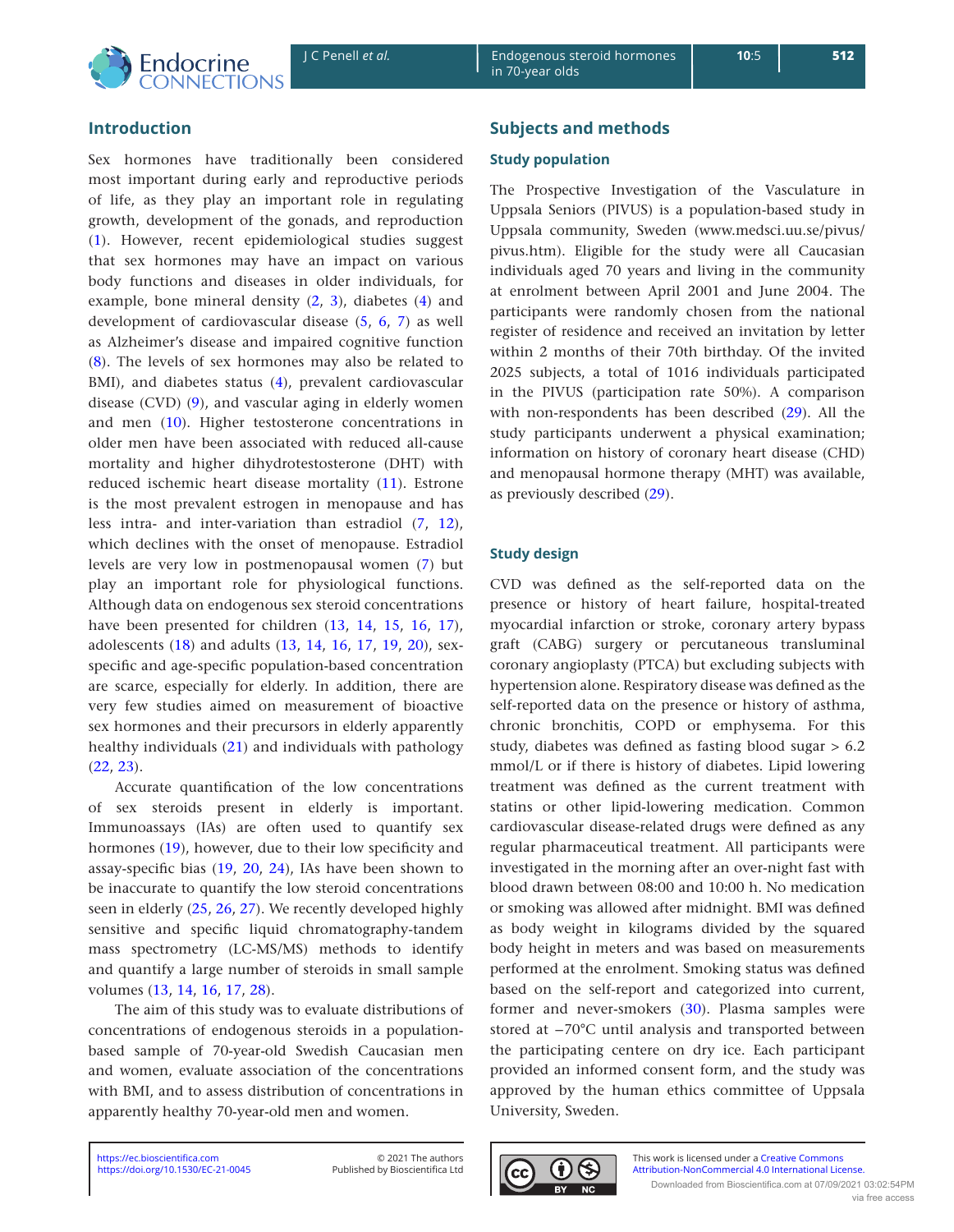

## **Reagents and standards**

Testosterone, estrone, estradiol, pregnenolone, 17-hydroxypregnenolone, 17-hydroxyprogesterone, 11-deoxycortisol, hydroxylamine, formic acid, trifluoroacetic acid, dansyl chloride, and sodium carbonate were purchased from MilliporeSigma. Androstenedione and DHEA were purchased from Steraloids (Newport, RI). The internal standards were deuterium-labeled analogs of the steroids  $d_3$ -testosterone,  $d_4$ -pregnenolone,  $d_2$ -11deoxycortisol,  $d_8$ -17-hydroxyprogesterone, and  $d_3$ -17-hydroxypregnenolone (purchased from Cambridge Isotope Laboratories, Andover, MA) and  $d_4$ -estrone and d<sub>3</sub>-estradiol (purchased from CDN Isotopes, Toronto, ON, Canada). Methanol, acetonitrile, and methyl-tert-butyl ether were all high-performance LC grade (purchased from VWR, West Chester, PA). All other chemicals were of the highest purity commercially available.

#### **Methods**

Nine endogenous steroids were quantified in plasma samples using high-sensitivity LC-MS/MS assays at ARUP Laboratories (Salt Lake City, UT) ([13,](#page-8-12) [14](#page-8-13), [16,](#page-8-15) [17](#page-8-16)). In short, estrogens were analyzed as dansyl derivatives ([13\)](#page-8-12) and ketosteroids were analyzed as oxime derivatives [\(14,](#page-8-13) [17\)](#page-8-16). The HPLC system consisted of series 1200 HPLC pumps (Agilent), six-port switching valve, a vacuum degasser, and an autosampler HTC PAL (LEAP Technologies, Carrboro, NC). An API 5500 (AB SCIEX, Foster City, CA) tandem mass spectrometer was used in the positive ion mode with TurboIonspray ion source. The analytic procedures are described in details elsewhere ([13](#page-8-12), [14,](#page-8-13) [17](#page-8-16), [28,](#page-9-8) [31](#page-9-11)). The quadrupoles Q1 and Q3 were tuned to unit resolution, and the mass spectrometer conditions were optimized for maximum signal intensity and specificity. Two mass transitions were monitored for each steroid and its IS. Concentrations of each steroid were determined using the primary mass transitions; specificity of the analysis for each steroid was evaluated by comparing concentrations determined using the primary and the secondary mass transitions of each steroid and its IS [\(32\)](#page-9-12). Quantitative data analysis was performed using Analyst 1.5.2 software (AB SCIEX). The assays had a within-run coefficient of variation (CV) less than 10% and a between-run CV less than 12% ([13](#page-8-12), [14,](#page-8-13) [17](#page-8-16), [28\)](#page-9-8). Calibration curves were generated for every batch of samples, using six calibration standards; three quality control samples were included with every batch of samples. The analytical sensitivity of the assays for the nine endogenous steroids is presented in Table 1.

**Table 1** Limit of quantification of the LC-MS/MS assays.

| Analyte                | Limit of quantitation,<br>pmol/L |
|------------------------|----------------------------------|
| Estrone                | 4                                |
| Estradiol              | 4                                |
| 11-deoxycortisol       | 145                              |
| Testosterone           | 35                               |
| <b>DHEA</b>            | 170                              |
| Androstenedione        | 35                               |
| 17-hydroxypregnenolone | 750                              |
| Pregnenolone           | 150                              |
| 17-hydroxyprogesterone | 150                              |

SHBG levels were measured using an immunofluorometric assay (DELFIA-Wallac, Inc., Turku, Finland) ([32](#page-9-12), [33](#page-9-13)). Inter-assay coefficient of variations were 8.3, 7.9, and 10.9%, and intra-assay coefficient of variations 7.3, 7.1, and 8.7%, respectively, in the low, medium, and high pools. The analytical sensitivity of the assays was 0.5 nmol/L.

## **Statistical analyses**

Subjects on current corticosteroid treatment and on previous or current hormone therapy were excluded. Demographic data are presented as median and range, or percentage. Steroid concentrations are presented as median and 2.5 and 97.5 percentiles (i.e. central 95%) by sex and by sex and BMI category (normal weight (BMI  $\leq$  25 kg/m<sup>2</sup>), overweight  $(25 < BMI \leq 30 \text{ kg/m}^2)$  or obese  $(BMI > 30 \text{ kg/m}^2)$ . Individuals without prevalent cardiovascular disease and diabetes, not taking lipid-lowering medications, and nonsmokers were considered as apparently health subjects. Normality of distributions for the continuous variables was evaluated using the skewness and kurtosis tests for Normality. Comparison of concentrations for binary variables (e.g. sex) was performed using the non-parametric Wilcoxon rank-sum test as concentrations of all steroids were non-normally distributed. For three level categorical variable (i.e. BMI), sex comparisons were made applying the non-parametric Kruskal–Wallis test. To adjust for multiple testing, the conservative Bonferroni correction of the *P*-value for statistical significance was applied and set to 0.05/10 (i.e. *P* < 0.005) when evaluating among-groups differences in the steroid concentrations. Concentrations of the measured steroids in apparently healthy subjects are presented excluding statistical outliers, based on the conventional percentile method to exclude extreme values according to Tukey [\(34](#page-9-14)). STATA 12 (StataCorp, College Station, TX, USA) was used for most data management and analysis, and Medcalc statistical software (v.14.8.1, Frank Schoonjans,

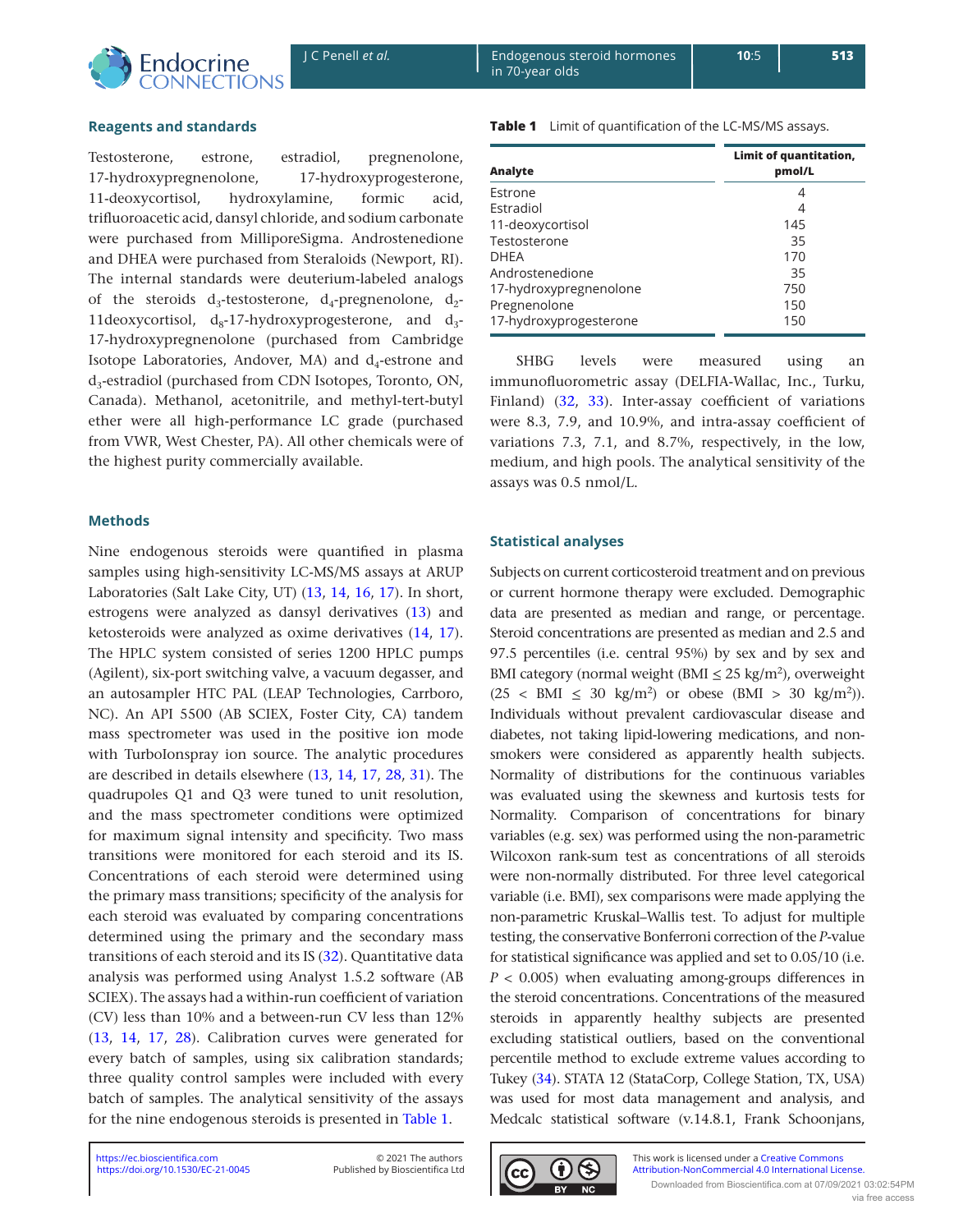

**10**:5

Mariakerke, Belgium) was used to assess distribution of concentrations in apparently healthy individuals.

# **Results**

The selection of participants in this study from the PIVUS sample of 1016 men and women is shown in Fig. 1. After exclusions the total number included was 684 (232 women, 34%). The characteristics of the study population are presented in [Table 2](#page-4-0). The steroid concentrations and the continuous demographic variables (except height) were non-normally distributed. The prevalence of CVD was statistically significantly higher in men (20%) than in women (8%), as was alcohol intake (median 6.6 vs 2.7 g per day). There was a higher proportion of overweight men and a higher proportion of obese women, whereas the exercise habits were similar in both sexes.

Out of the measured endogenous steroids, concentrations in men were significantly higher than women for estrone, estradiol, testosterone, androstenedione, 17-hydroxypregnenolone, 17-hydroxyprogesterone and sex hormone binding globuline ([Table](#page-5-0)  [3\)](#page-5-0). The distribution of the steroid concentrations by sex are presented in [Fig. 2](#page-6-0) [a](#page-6-0)s median and 50th percentile. Steroid concentrations in a subgroup of apparently healthy individuals (56 women and 135 men) are shown in [Table 3](#page-5-0). The median values for estrone and estradiol were >20% lower in healthy women than the median in all women, whereas median concentration of testosterone was 5–6.5% higher in healthy women and men, as compared to the entire study population [\(Table 3\)](#page-5-0).

Distribution of steroid concentrations by BMI category are presented in [Tables 4](#page-7-0) (women) and [Table 5](#page-7-0) (men); individuals on hormone replacement and glucocorticoid therapy or on lipid-lowering medication were excluded. In both sexes, BMI was negatively associated with SHBG concentrations. In women, higher BMI category had higher concentrations of estrone and estradiol [\(Table 3](#page-5-0)); in men, the higher BMI category had higher concentrations of estrone and lower concentrations of testosterone as well as lower concentrations of the precursors of sex steroids; DHEA, androstenedione, 17-hydroxypregnenolone, and 17-hydroxyprogesterone [\(Table 4\)](#page-7-0).

# **Discussion**

Measurement of low endogenous concentrations of sex steroids, characteristic of elderly, requires use of sensitive and specific methods ([27\)](#page-9-7). During the last decade, LC-MS/ MS has become the method of choice for quantitative analysis of endogenous steroids in biological samples ([24\)](#page-9-4). This study provides information on concentrations of multiple endogenous steroids in a population-based sample of elderly of a certain age and ethnicity in Uppsala, Sweden.

In general, lower concentrations of DHEA, androstenedione and testosterone at advanced age are expected as an effect of reduced adrenal and gonadal function with aging ([10](#page-8-9), [19\)](#page-8-18).

[Table 3](#page-5-0) summarizes data of this study on distribution of the measured steroid concentrations in all men and women and in the subgroups of apparently healthy men and women, respectively, the distributions are presented as central 95thpercentile, which is often used for establishing age-appropriate reference values for healthy individuals ([35\)](#page-9-15). We applied a rather strict definition of healthy and excluded individuals with prevalent CVD, on lipid-lowering medication, on sex hormone therapy, on corticosteroids, diabetics and current smokers, as some of these conditions have been reported to be associated with concentrations of plasma estrone, estradiol, testosterone [\(36](#page-9-16), [37](#page-9-17), [38](#page-9-18)), SHBG concentrations ([37,](#page-9-17) [38](#page-9-18)), DHEA and androstenedione ([38\)](#page-9-18).



<https://ec.bioscientifica.com> **blue COM COM COM COM COM COM COM COM COM COM COM COM COM COM COM COM COM COM COM COM COM COM COM COM COM COM COM COM COM COM COM**

Published by Bioscientifica Ltd



**Figure 1**

This work is licensed under a Creative Commons <https://doi.org/10.1530/EC-21-0045> Published by Bioscientifica Ltd  $\|\alpha\|$ Downloaded from Bioscientifica.com at 07/09/2021 03:02:54PM

Selection of the study participants (exclusion criteria shown in the lower three boxes).

via free access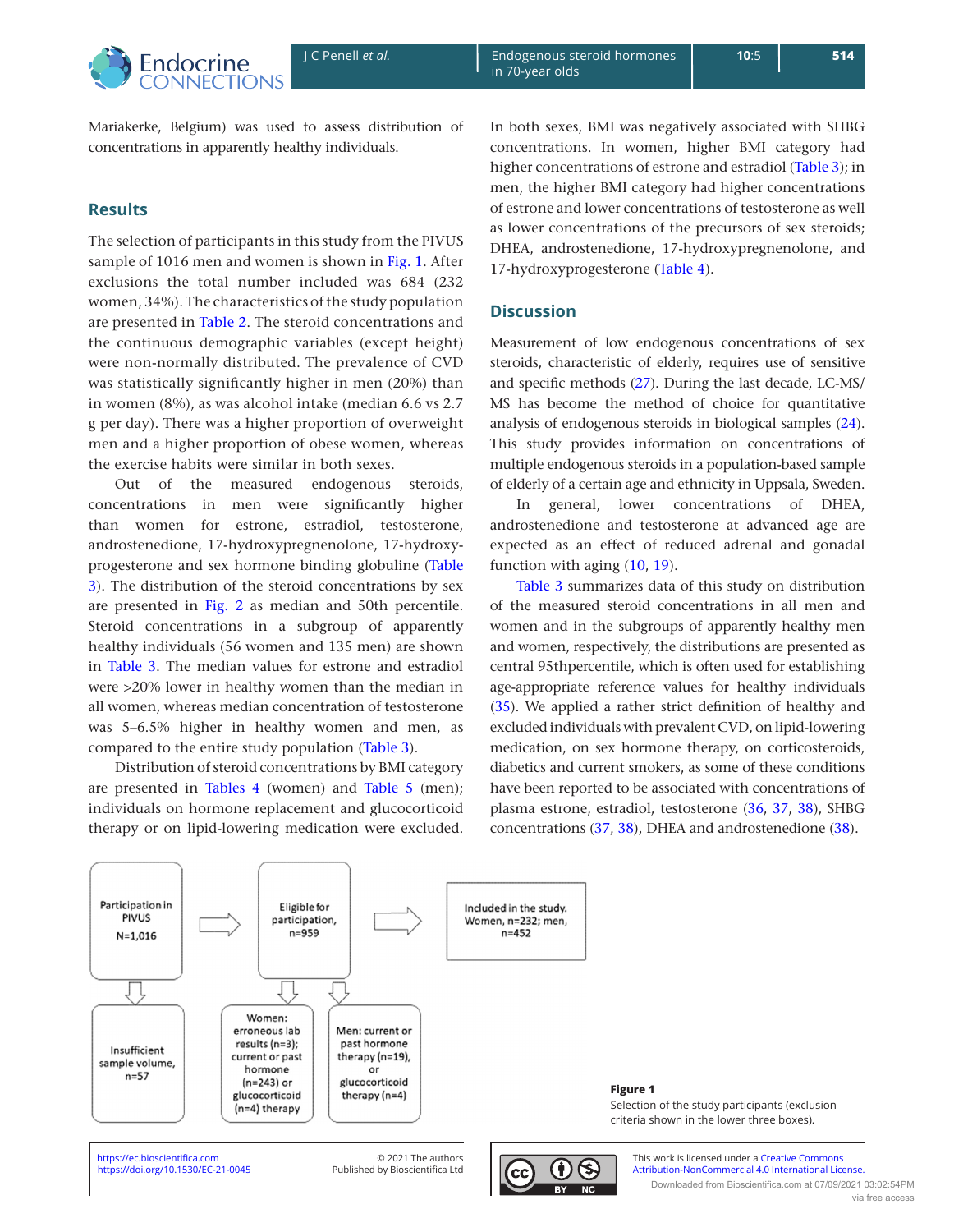<span id="page-4-0"></span>

**10**:5 **515**

**Table 2** Characteristics of the study population including 232 women and 452 men after removing observations with no available sex steroid data (*n* = 57), observations with known erroneous laboratory test results (*n* = 3, all women), persons on hormone replacement therapy ( $n_{\text{women}} = 243$ ,  $n_{\text{men}} = 19$ ) and persons on glucocorticoid therapy ( $n_{\text{women}} = 6$ ,  $n_{\text{men}} = 4$ ). Statistical significant difference between men and women as evaluated by chi-squared test (categorical variables) and two-sample Wilcoxon rank-sum (Mann–Whitney) test (continuous variables).

|                                         | Women |                              |     | Men                          |
|-----------------------------------------|-------|------------------------------|-----|------------------------------|
|                                         | n     | Median (range) or percentage | n   | Median (range) or percentage |
| Weight (kg)                             | 232   | 72 (42, 126)*                | 452 | 82 (57, 138)                 |
| Height (cm)                             | 232   | 162 (149, 184)*              | 452 | 176 (155, 198)               |
| Waist circumference (cm)                | 228   | 88 (62, 134)*                | 447 | 94 (64, 134)                 |
| BMI ( $\text{kg/m}^2$ )                 | 232   | 26.9 (17.7, 49.8)            | 452 | 26.8 (19.2, 43.4)            |
| BMI $\leq$ 25.0 kg/m <sup>2</sup>       | 79    | $34*^{\dagger}$              | 143 | 32                           |
| BMI > 25.0- $\leq$ 30 kg/m <sup>2</sup> | 89    | $38*^{\dagger}$              | 230 | 51                           |
| BMI > 30 kg/m <sup>2</sup>              | 64    | $28*^{\dagger}$              | 79  | 17                           |
| <b>Diabetes</b>                         | 23    | 10                           | 57  | 13                           |
| Cardiovascular disease                  | 18    | $8*$                         | 90  | 20                           |
| Respiratory disease                     | 16    |                              | 28  | 6                            |
| Hypertension                            | 180   | 78*                          | 314 | 69                           |
| Lipid lowering therapy                  | 39    | 17                           | 81  | 18                           |
| Cardiovascular disease therapy          | 162   | 70                           | 284 | 63                           |
| Alcohol intake (g/day)                  | 192   | $2.7(0, 32.1)*$              | 384 | 6.6(0, 61.3)                 |
| Current smoker                          | 31    | 13                           | 42  | 9                            |
| Exercise habits, per week               |       |                              |     |                              |
| Very light, <2 times                    | 21    | 9                            | 54  | 13                           |
| Light, twice per week                   | 152   | 68                           | 262 | 62                           |
| Moderate (sweat), 1-2times              | 42    | 19                           | 81  | 19                           |
| Heavy exercise (sweat) $>$ 2 per week   | 8     | 4                            | 25  | 6                            |

† BMI categories were evaluated in total, not pairwise. \*indicates statistical significance after adjusting *P* values for multiplicity using Bonferroni correction  $(0.05/10)$ ;  $P = 0.005$ .

As there is evidence of sex, age, geographical, and ethnic variation in sex hormone levels ([33](#page-9-13)), reports on specific populations are necessary to contrast and evaluate clinical relevance, thus, varying data is to be expected across studies. Distributions of the steroid concentrations reported in this study differed between women and men, with generally higher concentrations of estrone, estradiol, testosterone, androstenedione, 17-hydroxypregnenolone, pregnenolone and 17-hydroxyprogesterone in men. Compared to a recent large community-based study reporting the distribution of sex steroids in women over 70 years of age, using LC-MS/MS methods ([39](#page-9-19)), levels of estrone were considerably higher and median concentrations of testosterone were lower in the sub-group of 70–74-year-old women than observed in our study. Further, they reported that the concentrations of estradiol were below the limit of quantitation of the assay in 66% of the participants indicating lack of sensitivity for the quantification method or very low concentrations in the study population. When comparing a population-based sample of 20 to 80+ year-old men and women in the United States to our data, the central 95% concentrations for testosterone observed in our study were

similar to their central 80% concentrations in all men and women, respectively [\(40](#page-9-20)), which is somewhat surprising considering the different demographic characteristics of the study populations. Furthermore, they reported higher testosterone concentrations in fasting than nonfasting individuals, which has been confirmed in a more recent study on Australian men ([41](#page-9-21)) but did not report data by fasting/non-fasting status. Thus, lack of detailed information on testosterone levels by age, ethnicity and fasting status prevents further analysis of the higher variation seen in their data and detailed comparison with our data. A study of elderly men in Australia ([4](#page-8-3)) reported a mean value of testosterone comparable to the median value reported in the present study but considerably higher mean estradiol concentration than the median value reported here. Similar median levels of testosterone were also reported in >10,000 men of 35–99 year of age (median 70.9 year) but higher median E2 levels [\(42](#page-9-22)) compared to our study.

Increase in BMI had comparable effect on concentrations of the measured steroids in men and women, while less pronounced in women. The lower concentrations of total testosterone in overweight/obese

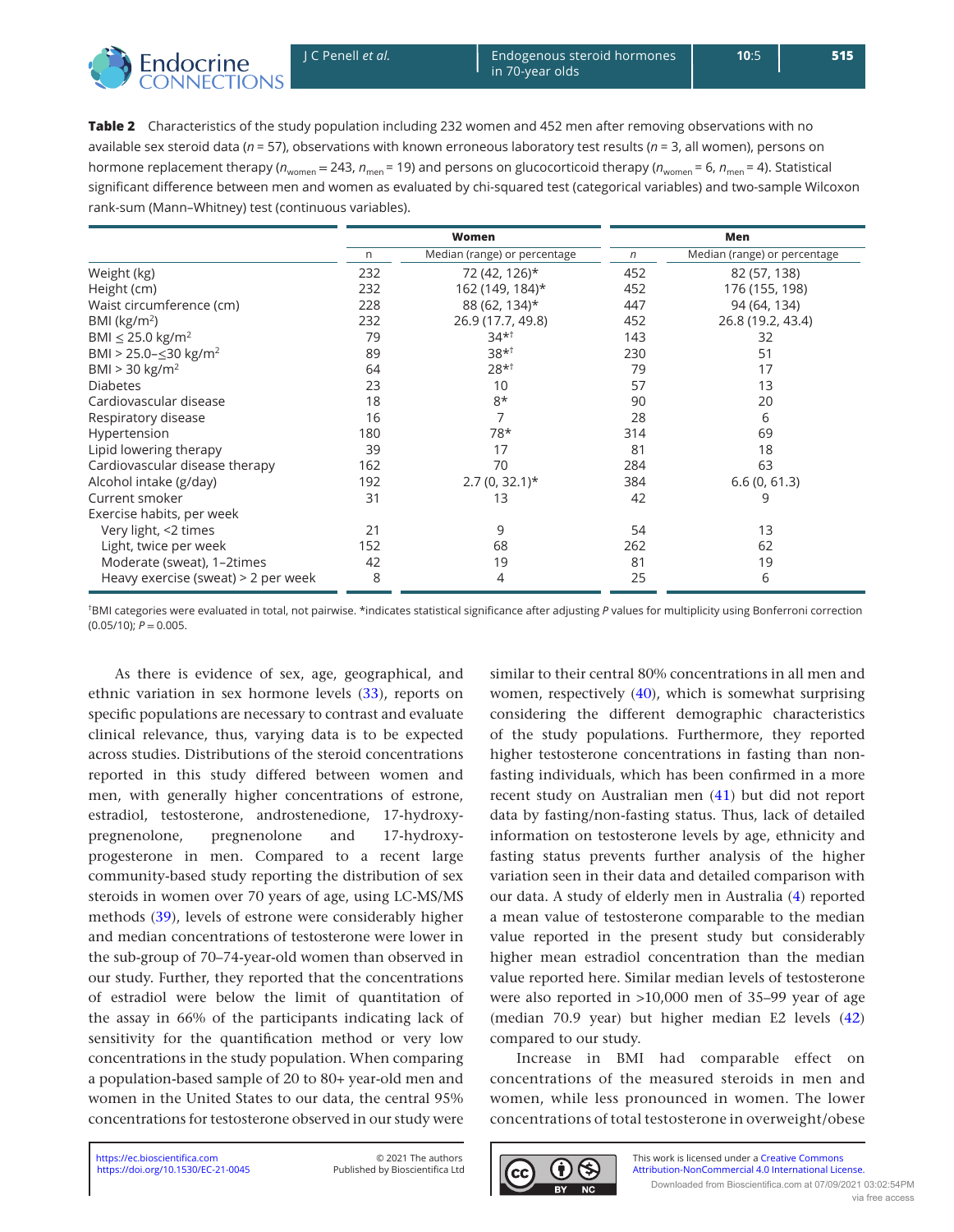| glucoorticoid therapy (n <sub>ten</sub> = 6, n <sub>nen</sub> = 6, n <sub>nen</sub> = 6, n <sub>nen</sub> = 6, n <sub>nen</sub> = 6, nd 9, is and the 2.5 and the 2.5 and 97.5 percentile values (i.e. the central 95% range). Gender comparisons were made                                        |     |                                         |               |                      |     |                      |                 |                      |                      |
|----------------------------------------------------------------------------------------------------------------------------------------------------------------------------------------------------------------------------------------------------------------------------------------------------|-----|-----------------------------------------|---------------|----------------------|-----|----------------------|-----------------|----------------------|----------------------|
| applying the non-parametric Wilcoxon rank-sum test. For apparently healthy subjects, concentrations of steroids in 70-year-old women and men are shown after                                                                                                                                       |     |                                         |               |                      |     |                      |                 |                      |                      |
| removing also persons with diabetes and/or cardiovascular disease (n <sub>women</sub> = 40, n <sub>men</sub> = 127), persons with asthma, COPD or chronic bronchitis (n <sub>women</sub> = 12, n <sub>men</sub> = 21),                                                                             |     |                                         |               |                      |     |                      |                 |                      |                      |
| persons on lipid lowering medication ( $n_{\text{women}}$ = 23, $n_{\text{mem}}$ = 23, $n_{\text{mem}}$ = 23, $n_{\text{mem}}$ = 23, $n_{\text{mem}}$ = 23, $n_{\text{mem}}$ = 23, $n_{\text{mem}}$ = 23, $n_{\text{mem}}$ = 23, $n_{\text{mem}}$ = 23, $\alpha$ any corrence carriers common card |     |                                         |               |                      |     |                      |                 |                      |                      |
| $(n_{\text{woman}} = 10, n_{\text{mean}} = 17)$ , and outliers identified according to Tukey (34) using the non-parametric percentile method (CLSI C28-A3).                                                                                                                                        |     |                                         |               |                      |     |                      |                 |                      |                      |
|                                                                                                                                                                                                                                                                                                    |     | Women                                   |               |                      |     | Men                  |                 |                      | Comparing All        |
|                                                                                                                                                                                                                                                                                                    |     |                                         |               |                      |     |                      |                 |                      | women and al         |
|                                                                                                                                                                                                                                                                                                    |     | All subjects                            |               | Healthy subjects     |     | All subjects         |                 | Healthy subjects     | men                  |
| Variable                                                                                                                                                                                                                                                                                           |     | Median (central 95%)                    |               | Median (central 95%) |     | Median (central 95%) |                 | Median (central 95%) | P-value <sup>*</sup> |
| Estrone (pmol/L)                                                                                                                                                                                                                                                                                   |     | 71.6 (17.8, 209)                        |               | 63,1 (23.3, 124)     | 452 | 92.8 (33.3, 206)     | S               | 89.5 (30.7, 169)     | $-0.001*$            |
| Estradiol (pmol/L)                                                                                                                                                                                                                                                                                 |     | 18.4 (4.0, 127)                         | $\frac{8}{2}$ | 14.8 (6.20, 33.0)    | 452 | 61.3(11.4, 143)      | 50              | 56.0 (11.4, 121)     | $-0.001*$            |
| I1-deoxycortisol (nmol/L)                                                                                                                                                                                                                                                                          |     | 0.749 (0.179, 3.63)                     |               | 0.726 (0.202, 2.13)  | 450 | 0.840 (0.259, 2.85)  | 128             | 0.842 (0.259, 1.87)  | 0.095                |
| [estosterone (nmol/L)                                                                                                                                                                                                                                                                              | 232 | 0.694 (0.243, 2.01)                     |               | 0.729 (0.222, 1.42)  | 450 | 13.8 (5.69, 28.0)    | 31              | 14.7 (6.94, 27.0)    | $40.001*$            |
| DHEA (nmol/L)                                                                                                                                                                                                                                                                                      | 232 | 7.39 (1.35, 22.7)<br>1.49 (0.590, 3.61) |               | 6.97(1.97, 16.5)     | 450 | 7.50 (2.01, 23.6)    | 90              | 7.55 (2.01, 17.0)    | 0.77                 |
| Androstenedione (nmol/L)                                                                                                                                                                                                                                                                           | 232 |                                         | 95            | 1.45(0.590, 3.12)    | 450 | 1.94(0.833, 4.16)    | 24              | 1.93 (0.968, 3.40)   | $40.001*$            |
| I7-hydroxypregnenolone (nmol/L)                                                                                                                                                                                                                                                                    | 232 | 1.61 (0.211, 9.33)                      |               | 1.51(0.289, 5.24)    | 450 | 2.18 (0.602, 8.88)   | 27              | 2.41 (0.602, 5.63)   | $50.001*$            |
| Pregnenolone (nmol/L)                                                                                                                                                                                                                                                                              | 232 | 2.72 (1.12, 5.75)                       | 55            | 2.69 (1.24, 4.87)    | 450 | 3.07 (1.29, 6.45)    | 33              | 3.03 (1.37, 6.35)    | $0.002*$             |
| 7-hydroxyprogesterone (nmol/L)                                                                                                                                                                                                                                                                     | 232 | 0.665 (0.242, 2.85)                     | 54            | 0.688 (0.294, 1.58)  | 450 | 2.06 (0.761, 4.64)   | $\overline{32}$ | 2.12 (1.06, 4.58)    | $50.001*$            |
| Sex hormone-binding globulin                                                                                                                                                                                                                                                                       | 222 | 53.5 (20.2, 123)                        | 54            | 50.3 (27.4, 96.3)    | 438 | 42.2 (18.4, 91.5)    | 126             | 44.2 (20.6, 76.8)    | $\times$ 0.001*      |

**Table 3** Concentration of endogenous steroids in 70-year-old women (*n* = 232) and men (*n* = 452) (after removing observations with no available sex steroid data (*n* =

<span id="page-5-0"></span>Table 3 Concentration of endogenous steroids in 70-year-old women (n = 232) and men (n = 452) (after removing observations with no available sex steroid data (n = 57), observations with known erroneous laboratory test results (n = 3, all women), persons on hormone replacement therapy (n<sub>women</sub> = 243, n<sub>men</sub> = 19) and persons on

 $= 243$ ,  $n_{\text{men}} = 19$ ) and persons on

57), observations with known erroneous laboratory test results (*n* = 3, all women), persons on hormone replacement therapy (*n*women

\*indicates statistical significance after adjusting P values for multiplicity using Bonferroni correction (0.05/10); P = 0.005. \*indicates statistical significance after adjusting *P* values for multiplicity using Bonferroni correction (0.05/10); *P* = 0.005.

(nmol/L)



**10**:5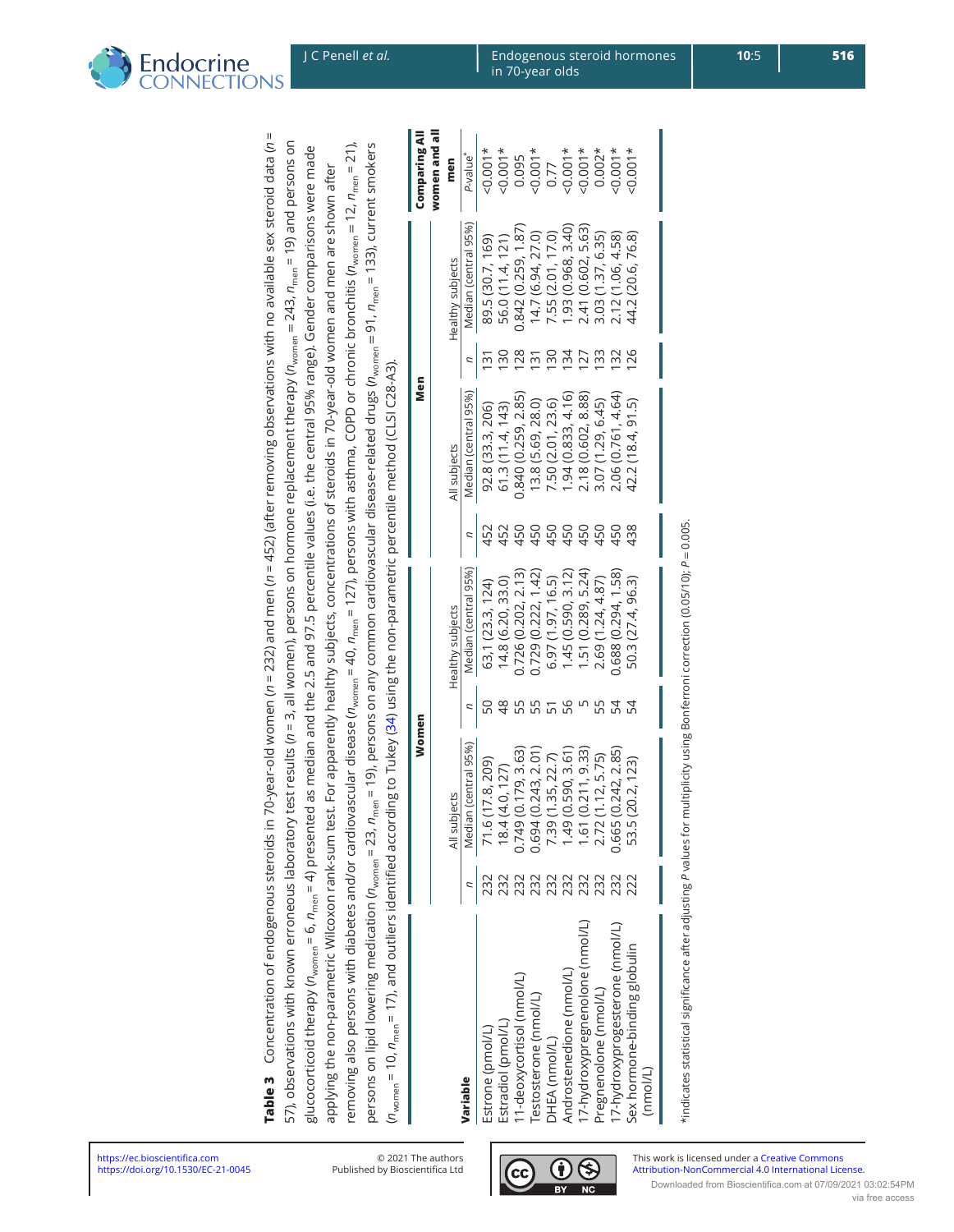<span id="page-6-0"></span>





#### **Figure 2**

Distributions of endogenous steroids in 70-year-old men and women, presented as median and 25th and 75th percentile. (A) Median concentration of testosterone, androstenedione, pregnenolone, 17-hydroxypregnenolone, 17-hydroxyprogesterone, 11-deoxycortisol, and DHEA, in nmol/L with the outline of the boxes representing the interquartile range and the errorbars extending to the adjacent values for 452 men and 232 women. (B) Median concentrations of estrone, estradiol (in pmol/L), and SHBG (in nmol/L) with the outline of the boxes representing the interquartile range and the errorbars extending to the adjacent values for 452 men and 232 women.

men reported here are in concordance with two Australian studies including  $76 \pm 3$  year-old men ([4](#page-8-3)) and 10,900 men 35–99 year of age (median 70.9 year) ([42\)](#page-9-22). On the contrary, we observed significantly higher concentrations of estradiol and estrone in women with higher BMI, which was in agreement with earlier findings [\(3,](#page-8-2) [39](#page-9-19)). However, an association between overweight and obese women and higher testosterone levels has been reported previously [\(39](#page-9-19)) but was not seen in our data. Difference in the observed distributions of concentration may be related to the study population, inclusion and exclusion criteria applied during the recruitment, BMI of the participants and the methods'

specificity. In our study, women with normal BMI showed higher concentrations of the precursors dihydroepiandrosterone, 17-hydroxypregnenolone and pregnenolone compared to the obese groups. A similar pattern was present in men regarding testosterone concentrations with higher concentrations among men with normal BMI than in the overweight and obese, most likely explained by consumption of the precursors for biosynthesis of estrogens in the fat tissue.

It has not been established in what way sex steroids are associated with cardiovascular disease. However, lower levels of androgens and higher levels of estrogens have been associated with a more unhealthy artery wall

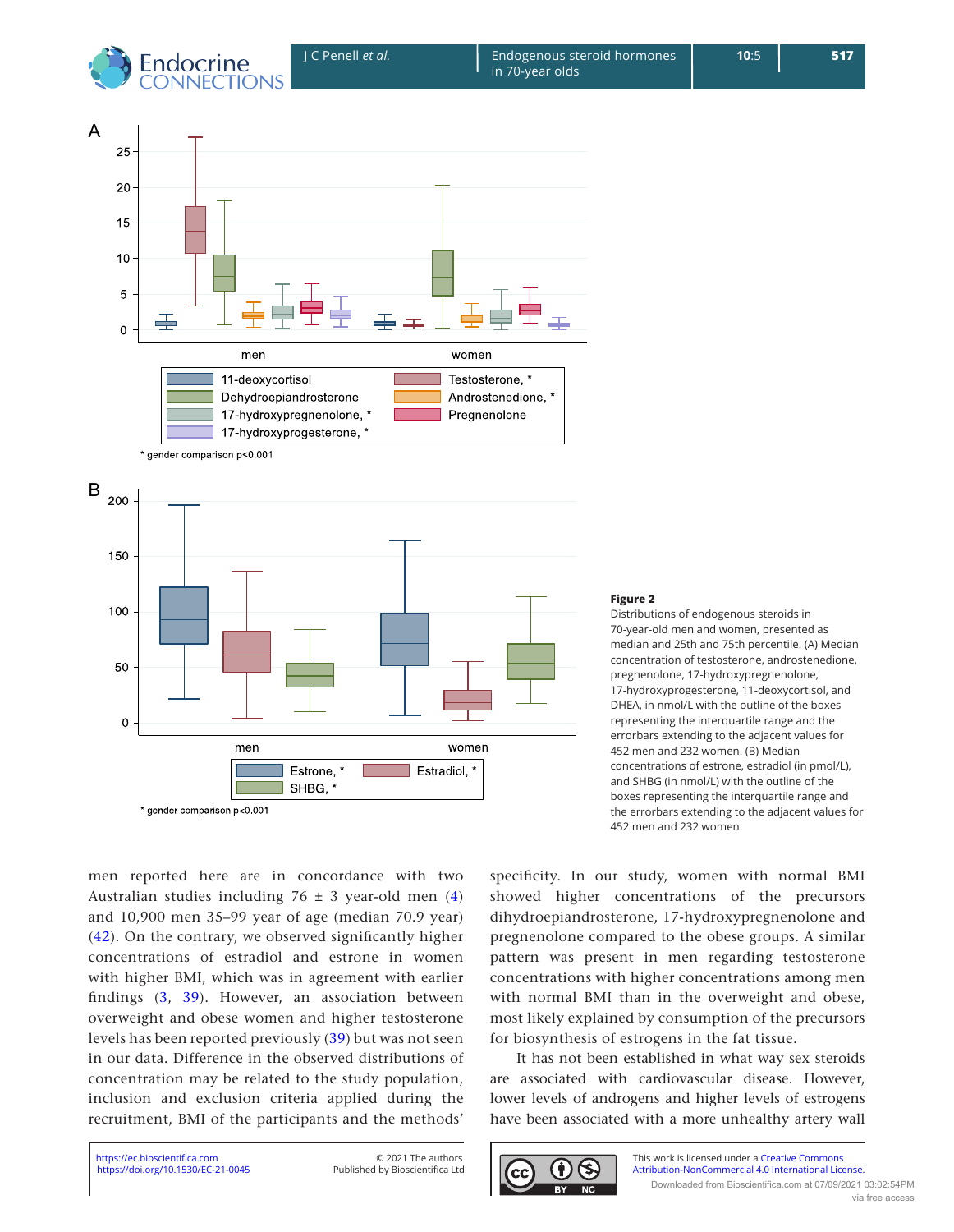<span id="page-7-0"></span>

**10**:5

**Table 4** Concentrations of steroids in 70-year-old women (*n* = 193) (after excluding observations with no available sex steroid data (*n* = 57), observations with known erroneous test results (*n* = 3, all women), on hormone replacement therapy (*n* = 243)), on glucocorticoid therapy (*n*  = 6) and/or lipid lowering medication (*n* = 39), by BMI categories normal weight (BMI < 25 kg/m2), overweight (BMI 25-30 kg/m<sup>2</sup>) and obese (BMI > 30 kg/m<sup>2</sup>), presented as median and the 2.5 and 97.5 percentile values (i.e. the central 95%). BMI category comparisons were made applying the non-parametric Kruskal–Wallis test.

|                                       | <b>Normal weight</b> |                                       | Over weight |                                       | <b>Obese</b> |                                       |                      |
|---------------------------------------|----------------------|---------------------------------------|-------------|---------------------------------------|--------------|---------------------------------------|----------------------|
| <b>Variable</b>                       | n                    | Median (2.5th, 97.5th<br>percentiles) | n           | Median (2.5th, 97.5th<br>percentiles) | $\sqrt{n}$   | Median (2.5th, 97.5th<br>percentiles) | P-value <sup>a</sup> |
| Estrone (pmol/L)                      | 74                   | 64.9 (18.1, 235)                      | 68          | 70.4 (14.4, 177)                      | 51           | 86.1 (30.0, 246)                      | $< 0.005*$           |
| Estradiol (pmol/L)                    | 74                   | 16.4 (3.67, 131)                      | 68          | 18.4 (4.63, 151)                      | 51           | 24.7 (9.58, 120)                      | $< 0.005*$           |
| 11-deoxycortisol (nmol/L)             | 74                   | 0.723(0.201, 3.57)                    | 68          | 0.770(0.141, 3.68)                    | 51           | 0.835(0.173, 2.10)                    | 0.53                 |
| Testosterone (nmol/L)                 | 74                   | 0.729(0.242, 1.70)                    | 68          | 0.694(0.232, 2.61)                    | 51           | 0.729(0.382, 1.98)                    | 0.84                 |
| Dehydroepi-androsterone (nmol/L)      | 74                   | 8.42 (2.71, 21.7)                     | 68          | 7.37 (0.746, 30.2)                    | -51          | 7.11 (2.95, 16.3)                     | 0.28                 |
| Androstenedione (nmol/L)              | 74                   | 1.49 (0.590, 3.47)                    | 68          | 1.40 (0.555, 3.61)                    | 51           | 1.49 (0.486, 3.12)                    | 0.80                 |
| 17-hydroxypregnenolone (nmol/L)       | 74                   | 1.99 (0.21, 8.61)                     | 68          | 1.67(0.205, 11.2)                     | 51           | $1,48$ (0.33, 5.15)                   | 0.17                 |
| Pregnenolone (nmol/L)                 | 74                   | 3.14 (1.45, 5.56)                     | 68          | 2.58 (1.21, 7.43)                     | 51           | 2.65 (1.36, 4.04)                     | 0.016                |
| 17-hydroxyprogesterone (nmol/L)       | 74                   | 0.773(0.261, 2.36)                    | 68          | 0.715(0.203, 3.27)                    | 51           | 0.757(0.212, 1.757)                   | 0.94                 |
| Sex hormone-binding globulin (nmol/L) | 72                   | 68.8 (27.4, 127)                      | 66          | 55.7 (31.5, 103)                      | 47           | 39.7 (18.8, 79.7)                     | $< 0.005*$           |

aKruskal-Wallis test was used to test differences between BMI categories; \*indicates statistical significance after adjusting the P-values for multiplicity using Bonferroni correction (0.05/10); *P*-value for significance 0.005.

and prevalent cardiovascular disease [\(9\)](#page-8-8) suggested to be caused by an endogenous response to the arteriosclerotic inflammatory process rather than a causal relationship between endogenous steroid concentrations and prevalent CVD. On the contrary, no association between blood pressure and sex steroids was reported in adults from the HERITAGE Family Study, Canada ([43](#page-9-23)).

This study included only 70-year-old Caucasian subjects in Sweden, and, therefore, caution should be raised about the representativeness of the data to other geographic, ethnic and age groups. The definition of prevalent CVD was conservative as it was based on selfreported data. On the other hand, hypertension data was

measured and the definition used for CVD (hospitalization due to myocardial infarction or stroke or doctor's diagnosis of heart failure) can be expected to be well-remembered by the subjects, thus, reducing the risk of the recall bias.

# **Conclusions**

This population-based study provides LC-MS/MS-based concentrations of endogenous adrenal and sex steroids in 70-year-old Caucasian men and women. Concentrations were often lower in women than men. Higher BMI category in women was associated with higher concentrations of estrone and estradiol and lower SHBG

**Table 5** Concentrations of steroids in 70-year-old men (*n* = 371) after excluding persons on glucocorticoid therapy (*n* = 4), hormone treatment (*n* = 19) and/or lipid lowering medication (*n* = 81), by BMI categories normal weight, (BMI < 25 kg/m2) overweight (BMI 25-30 kg/m<sup>2</sup>) and obese (BMI > 30 kg/m<sup>2</sup>), presented as median and the 2.5 and 97.5 percentile values (i.e. the central 95%). BMI category comparisons were made applying the non-parametric Kruskal–Wallis test.

|                                       |     | <b>Normal weight</b>                  | Over weight |                                       |    | <b>Obese</b>                          |                      |
|---------------------------------------|-----|---------------------------------------|-------------|---------------------------------------|----|---------------------------------------|----------------------|
| Variable                              | n   | Median (2.5th, 97.5th<br>percentiles) | n           | Median (2.5th, 97.5th<br>percentiles) | n  | Median (2.5th, 97.5th<br>percentiles) | P-value <sup>a</sup> |
| Estrone (pmol/L)                      | 122 | 94.3 (31.4, 184)                      | 191         | 89.9 (28.5, 192)                      | 58 | 112 (44.4, 261)                       | $< 0.005*$           |
| Estradiol (pmol/L)                    | 122 | 62.0 (21.5, 141)                      | 191         | 57.9 (15.8, 147)                      | 58 | 75.4 (11.2, 131)                      | 0.03                 |
| 11-deoxycortisol (nmol/L)             | 121 | 0.979(0.317, 2.51)                    | 191         | 0.749(0.259, 2.94)                    | 57 | 0.95(0.253,3.43)                      | $< 0.005*$           |
| Testosterone (nmol/L)                 | 121 | 16.9 (9.37, 29.4)                     | 191         | 13.1 (6.91, 28.0)                     | 57 | 11.3 (4.20, 18.7)                     | $< 0.005*$           |
| Dehydroepi-androsterone (nmol/L)      | 121 | 9.02(2.05, 25.3)                      | 191         | 7.08 (2.46, 21.0)                     | 57 | 7.60 (1.90, 22.6)                     | $< 0.005*$           |
| Androstenedione (nmol/L)              | 121 | 2.12(1.15, 3.61)                      | 191         | 1.87 (0.832, 4.03)                    | 57 | 1.84 (0.892, 5.76)                    | $< 0.005*$           |
| 17-hydroxypregnenolone (nmol/L)       | 121 | 2.98 (0.810, 8.52)                    | 191         | 2.02 (0.696, 8.70)                    | 57 | 2.08 (0.686, 10.4)                    | $< 0.005*$           |
| Pregnenolone (nmol/L)                 | 121 | 3.35 (1.51, 7.33)                     | 191         | 3.00(1.29, 6.45)                      | 57 | 3.03 (1.05, 6.38)                     | 0.02                 |
| 17-hydroxyprogesterone (nmol/L)       | 121 | 2.55 (1.24, 4.64)                     | 191         | 1.93 (0.788, 5.18)                    | 57 | 1.97 (0.757, 10.5)                    | $< 0.005*$           |
| Sex hormone-binding globulin (nmol/L) | 118 | 52.9 (22.4, 99.7)                     | 184         | 39.1 (19.1, 91,5)                     | 58 | 37.8 (17.9, 59.1)                     | $< 0.005*$           |

aKruskal-Wallis test was used to test differences between BMI categories; \*indicates statistical significance after adjusting the *P*-values for multiplicity using Bonferroni correction (0.05/10); *P*-value for significance 0.005.



Published by Bioscientifica Ltd



This work is licensed under a [Creative Commons](https://creativecommons.org/licenses/by-nc/4.0/)  <https://doi.org/10.1530/EC-21-0045> Published by Bioscientifica Ltd **[Attribution-NonCommercial 4.0 International License.](https://creativecommons.org/licenses/by-nc/4.0/)** Downloaded from Bioscientifica.com at 07/09/2021 03:02:54PM via free access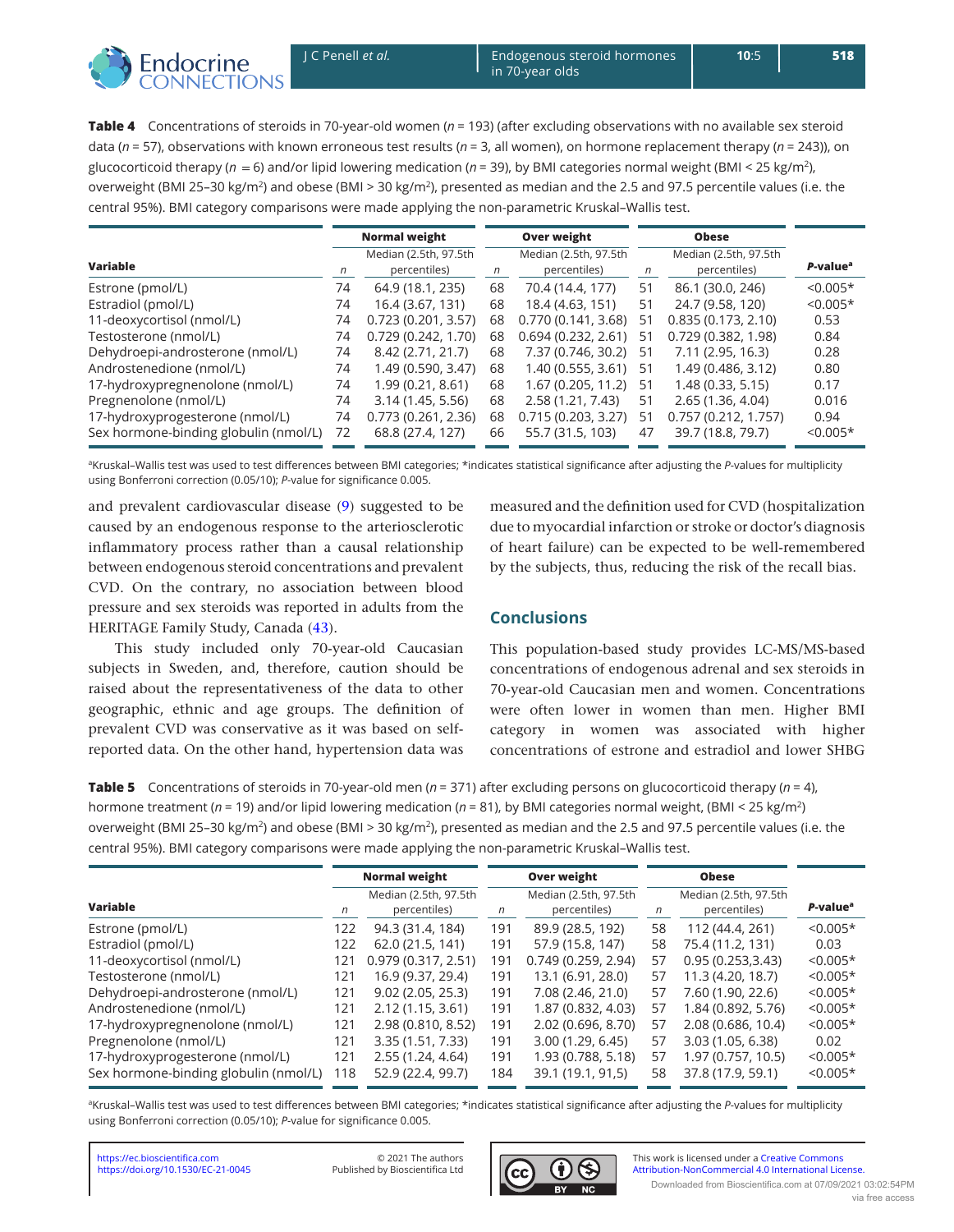

whereas in men, higher BMI was associated with lower concentrations of testosterone as well as lower precursors (except pregnenolone) and SHBG but higher estrone levels. In both sexes, apparently healthy individuals had comparable median concentrations compared to all men and women, respectively, but with narrower central 95% distributions indicating reduction of variation in data when including only apparently healthy subjects.

#### **Declaration of interest**

All authors have approved the submission to the European Journal of Endocrinology and the manuscript is not considered for publication elsewhere. The authors have nothing to disclose.

#### **Funding**

Swedish Research Council (621-2011-4423, 2015-4870 J B), ARUP Institute for Clinical and Experimental Pathology (Salt Lake City, USA), Selanders foundation Uppsala and ALF funding from Uppsala University Hospital.

#### **Author contribution statement**

T N, J B<sub>2</sub> and L L conceived the study; J P conceived, designed, and performed the data analysis, and wrote the manuscript; T N and M M K supported the design of the data analysis and the scope of the manuscript; M M K developed and validated the LC-MS/MS methods; M M K, J B<sub>1</sub> and J B<sub>2</sub> performed testing of the study samples; and all authors contributed to providing and interpreting the data and drafting the manuscript.

# **References**

- <span id="page-8-0"></span>1 Dorgan JF, Fears TR, McMahon RP, Aronson Friedman L, Patterson BH & Greenhut SF. Measurement of steroid sex hormones in serum: a comparison of radioimmunoassay and mass spectrometry. *Steroids* 2002 **67** 151–158. [\(https://doi.org/10.1016/s0039-128x\(01\)00147-7\)](https://doi.org/10.1016/s0039-128x(01)00147-7)
- <span id="page-8-1"></span>2 Paller CJ, Shiels MS, Rohrmann S, Basaria S, Rifai N, Nelson W, Platz EA & Dobs A. Relationship of sex steroid hormones with bone mineral density (BMD) in a nationally representative sample of men. *Clinical Endocrinology* 2009 **70** 26–34. [\(https://doi.org/10.1111/](https://doi.org/10.1111/j.1365-2265.2008.03300.x) [j.1365-2265.2008.03300.x\)](https://doi.org/10.1111/j.1365-2265.2008.03300.x)
- <span id="page-8-2"></span>3 Ettinger B, Pressman A, Sklarin P, Bauer DC, Cauley JA & Cummings SR. Associations between low levels of serum estradiol, bone density, and fractures among elderly women: the study of osteoporotic fractures. *Journal of Clinical Endocrinology and Metabolism* 1998 **83** 2239–2243. [\(https://doi.org/10.1210/jcem.83.7.4708\)](https://doi.org/10.1210/jcem.83.7.4708)
- <span id="page-8-3"></span>4 Yeap BB, Alfonso H, Chubb SA, Handelsman DJ, Hankey GJ, Norman PE & Flicker L. Reference ranges and determinants of testosterone, dihydrotestosterone, and estradiol levels measured using liquid chromatography-tandem mass spectrometry in a population-based cohort of older men. *Journal of Clinical Endocrinology and Metabolism* 2012 **97** 4030–4039. [\(https://doi.](https://doi.org/10.1210/jc.2012-2265) [org/10.1210/jc.2012-2265\)](https://doi.org/10.1210/jc.2012-2265)
- <span id="page-8-4"></span>5 Tivesten A, Hulthe J, Wallenfeldt K, Wikstrand J, Ohlsson C & Fagerberg B. Circulating estradiol is an independent predictor of progression of carotid artery intima-media thickness in middleaged men. *Journal of Clinical Endocrinology and Metabolism* 2006 **91** 4433–4437. [\(https://doi.org/10.1210/jc.2006-0932\)](https://doi.org/10.1210/jc.2006-0932)
- <span id="page-8-5"></span>6 Tivesten A, Mellstrom D, Jutberger H, Fagerberg B, Lernfelt B, Orwoll E, Karlsson MK, Ljunggren O & Ohlsson C. Low serum testosterone and high serum estradiol associate with lower extremity

peripheral arterial disease in elderly men. The MrOS Study in Sweden. *Journal of the American College of Cardiology* 2007 **50** 1070–1076. [\(https://doi.org/10.1016/j.jacc.2007.04.088\)](https://doi.org/10.1016/j.jacc.2007.04.088)

- <span id="page-8-6"></span>7 Bernini GP, Moretti A, Sgro M, Argenio GF, Barlascini CO, Cristofani R & Salvetti A. Influence of endogenous androgens on carotid wall in postmenopausal women. *Menopause* 2001 **8** 43–50. [\(https://doi.org/10.1097/00042192-200101000-00008\)](https://doi.org/10.1097/00042192-200101000-00008)
- <span id="page-8-7"></span>8 Lv W, Du N, Liu Y, Fan X, Wang Y, Jia X, Hou X & Wang B. Low testosterone level and risk of Alzheimer's disease in the elderly men: a systematic review and meta-analysis. *Molecular Neurobiology* 2016 **53** 2679–2684. [\(https://doi.org/10.1007/s12035-015-9315-y\)](https://doi.org/10.1007/s12035-015-9315-y)
- <span id="page-8-8"></span>9 Naessen T, Sjogren U, Bergquist J, Larsson M, Lind L & Kushnir MM. Endogenous steroids measured by high-specificity liquid chromatography-tandem mass spectrometry and prevalent cardiovascular disease in 70-year-old men and women. *Journal of Clinical Endocrinology and Metabolism* 2010 **95** 1889–1897. [\(https://](https://doi.org/10.1210/jc.2009-1722) [doi.org/10.1210/jc.2009-1722\)](https://doi.org/10.1210/jc.2009-1722)
- <span id="page-8-9"></span>10 Naessen T, Bergquist J, Lind L & Kushnir MM. Higher endogenous estrogen levels in 70-year-old women and men: an endogenous response to counteract developing atherosclerosis? *Menopause* 2012 **19** 1322–1328. [\(https://doi.org/10.1097/gme.0b013e31825ea8c1\)](https://doi.org/10.1097/gme.0b013e31825ea8c1)
- <span id="page-8-10"></span>11 Yeap BB, Alfonso H, Chubb SA, Handelsman DJ, Hankey GJ, Almeida OP, Golledge J, Norman PE & Flicker L. In older men an optimal plasma testosterone is associated with reduced all-cause mortality and higher dihydrotestosterone with reduced ischemic heart disease mortality, while estradiol levels do not predict mortality. *Journal of Clinical Endocrinology and Metabolism* 2014 **99** E9–E18. [\(https://doi.org/10.1210/jc.2013-3272\)](https://doi.org/10.1210/jc.2013-3272)
- <span id="page-8-11"></span>12 Cauley JA, Gutai JP, Kuller LH & Powell JG. Reliability and interrelations among serum sex hormones in postmenopausal women. *American Journal of Epidemiology* 1991 **133** 50–57. [\(https://](https://doi.org/10.1093/oxfordjournals.aje.a115801) [doi.org/10.1093/oxfordjournals.aje.a115801\)](https://doi.org/10.1093/oxfordjournals.aje.a115801)
- <span id="page-8-12"></span>13 Kushnir MM, Rockwood AL, Bergquist J, Varshavsky M, Roberts WL, Yue B, Bunker AM & Meikle AW. High-sensitivity tandem mass spectrometry assay for serum estrone and estradiol. *American Journal of Clinical Pathology* 2008 **129** 530–539. [\(https://doi.org/10.1309/](https://doi.org/10.1309/LC03BHQ5XJPJYEKG) [LC03BHQ5XJPJYEKG\)](https://doi.org/10.1309/LC03BHQ5XJPJYEKG)
- <span id="page-8-13"></span>14 Kushnir MM, Rockwood AL, Roberts WL, Pattison EG, Owen WE, Bunker AM & Meikle AW. Development and performance evaluation of a tandem mass spectrometry assay for 4 adrenal steroids. *Clinical Chemistry* 2006 **52** 1559–1567. [\(https://doi.org/10.1373/](https://doi.org/10.1373/clinchem.2006.068445) [clinchem.2006.068445\)](https://doi.org/10.1373/clinchem.2006.068445)
- <span id="page-8-14"></span>15 Kulle AE, Riepe FG, Melchior D, Hiort O & Holterhus PM. A novel ultrapressure liquid chromatography tandem mass spectrometry method for the simultaneous determination of androstenedione, testosterone, and dihydrotestosterone in pediatric blood samples: age- and sex-specific reference data. *Journal of Clinical Endocrinology and Metabolism* 2010 **95** 2399–2409. [\(https://doi.org/10.1210/jc.2009-1670\)](https://doi.org/10.1210/jc.2009-1670)
- <span id="page-8-15"></span>16 Kushnir MM, Rockwood AL, Yue B & Meikle AW. High sensitivity measurement of estrone and estradiol in serum and plasma using LC-MS/MS. *Methods in Molecular Biology* 2010 **603** 219–228. [\(https://](https://doi.org/10.1007/978-1-60761-459-3_20) [doi.org/10.1007/978-1-60761-459-3\\_20\)](https://doi.org/10.1007/978-1-60761-459-3_20)
- <span id="page-8-16"></span>17 Kushnir MM, Rockwood AL, Roberts WL, Pattison EG, Bunker AM, Fitzgerald RL & Meikle AW. Performance characteristics of a novel tandem mass spectrometry assay for serum testosterone. *Clinical Chemistry* 2006 **52** 120–128. [\(https://doi.org/10.1373/](https://doi.org/10.1373/clinchem.2005.052167) [clinchem.2005.052167\)](https://doi.org/10.1373/clinchem.2005.052167)
- <span id="page-8-17"></span>18 Fanelli F, Gambineri A, Belluomo I, Repaci A, Di Lallo VD, Di Dalmazi G, Mezzullo M, Prontera O, Cuomo G, Zanotti L, et al. Androgen profiling by liquid chromatography-tandem mass spectrometry (LC-MS/MS) in healthy normal-weight ovulatory and anovulatory late adolescent and young women. *Journal of Clinical Endocrinology and Metabolism* 2013 **98** 3058–3067. [\(https://doi.org/10.1210/jc.2013-1381\)](https://doi.org/10.1210/jc.2013-1381)
- <span id="page-8-18"></span>19 Fanelli F, Belluomo I, Di Lallo VD, Cuomo G, De Iasio R, Baccini M, Casadio E, Casetta B, Vicennati V, Gambineri A, *et al.* Serum steroid profiling by isotopic dilution-liquid chromatography-mass